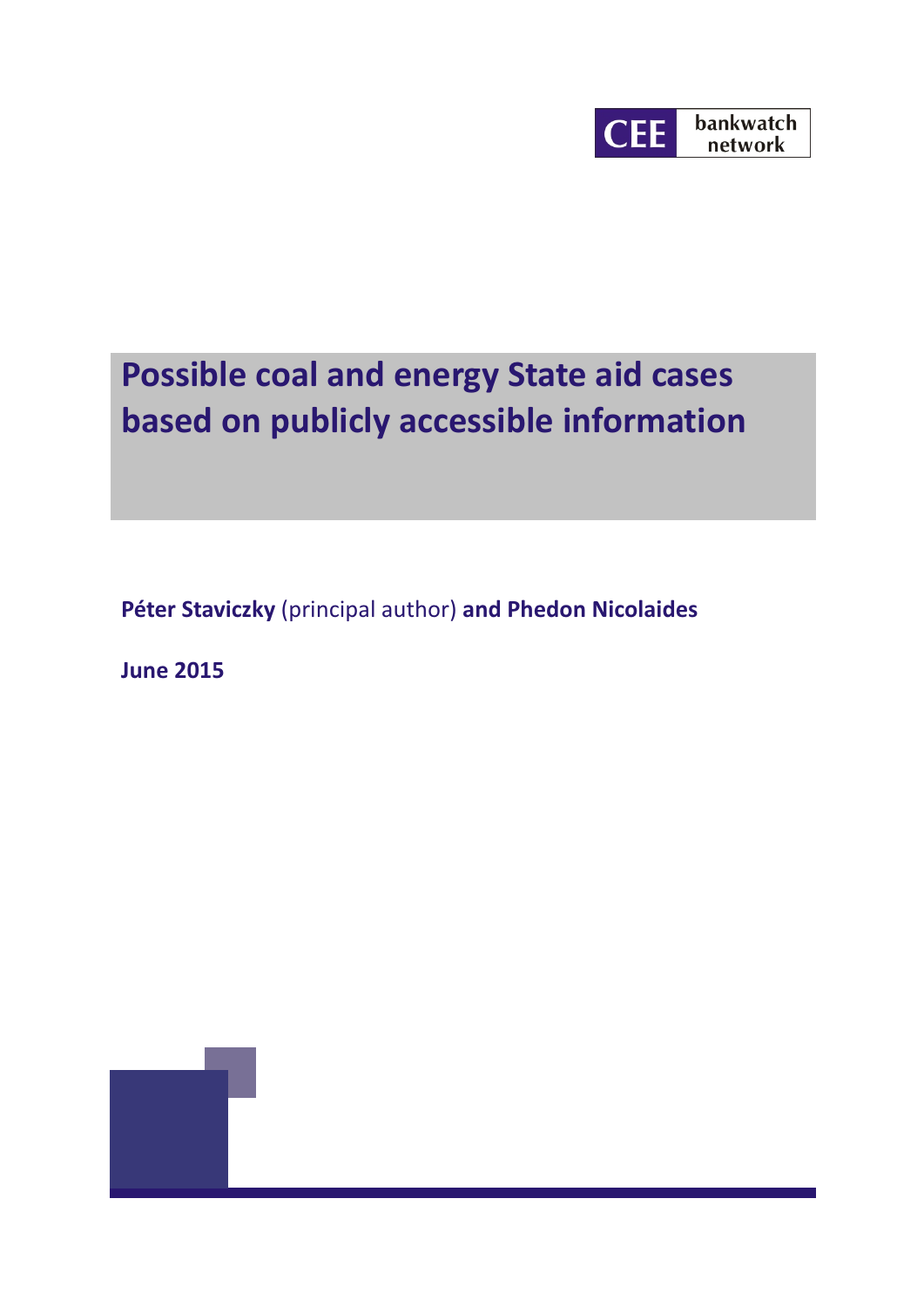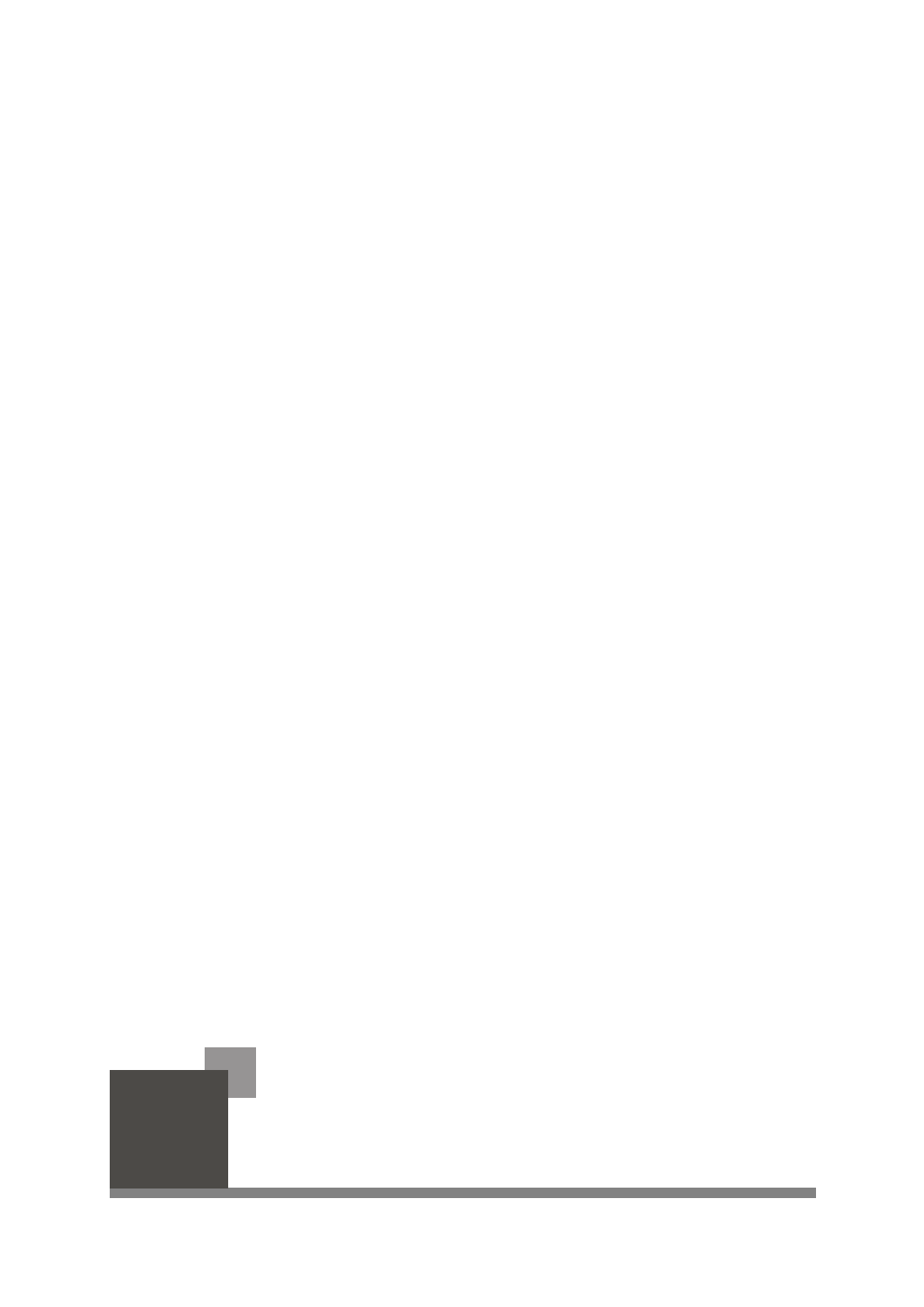# **Possible coal and energy State aid cases based on publicly accessible information 1**

### **Appendix to the briefing State aid rules in the coal sector and linked energy sector under the Energy Community Treaty and European Law, available at: bankwatch.org/publications/EnCom-stateaid**

The author has been provided with publicly available information on cases related to coal and electricity generation in some of the Energy Community Contracting Parties and asked to provide - to the extent possible - comments on the likelihood that these cases constitute State aid and the potential main issues to examine in each case.

Based on the information provided the issue of State aid and its assessment is relevant in each case.<sup>2</sup> The use of State resources can be confirmed in every case and most of the measures are selective. Again, the measures are addressed to a company either operating in the electricity sector or in the coal mining sector. As we have seen both are subject to competition and trade. The major question is therefore whether there is an advantage at the level of the economic operators or not. However given the level of details available this possibility cannot be either excluded or confirmed in the majority of the cases mentioned. With respect to the Contracting Parties, the following observations can be made.

#### **Kosovo: Long-term power purchase agreement for new lignite plant**

The Kosovo government has for several years been pushing the construction of a new lignite power plant. The current version would consist of 2x300 MW units and is currently undergoing a tender procedure for a strategic partner to build and operate the plant. The only bidder to submit a bid in December 2014 was ContourGlobal and at the time of writing (mid-May 2015) no definitive answers have been given as to whether the bid will be accepted or not.

In connection with the project, a long-term power purchase agreement is often mentioned, although few details are available. For example the World Bank, which plans to provide a partial risk guarantee for the project states: "In parallel, a Kosovo Electricity Market Model was being designed, which needed exceptions to the Energy Community Treaty regarding long-term Power Purchase Agreements (PPAs) for KRPP [ie. the new plant] and Kosovo B, requiring additional inputs from the advisors." $^{\text{3}}$ 

The Kosovo regulator ERO also mentions PPAs but nothing about their long-term nature: "The Kosovo e Re investors will have bilateral contracts between their project company, a licensed generator, and PES [Public supplier] in accordance with Article 8 of the Law on Electricity. These bilateral contracts are expected to take the form of power purchase agreements (PPAs).

*1. Ref. to Annex.*

*2. The below list of cases does not mean that it is exhaustive and no other measures might imply State aid in these countries.* 

*3. http://www-*

*wds.worldbank.org/external/default/WDSContentServer/WDSP/IB/2012/12/20/000386194\_20121220012442/R endered/PDF/NonAsciiFileName0.pdf*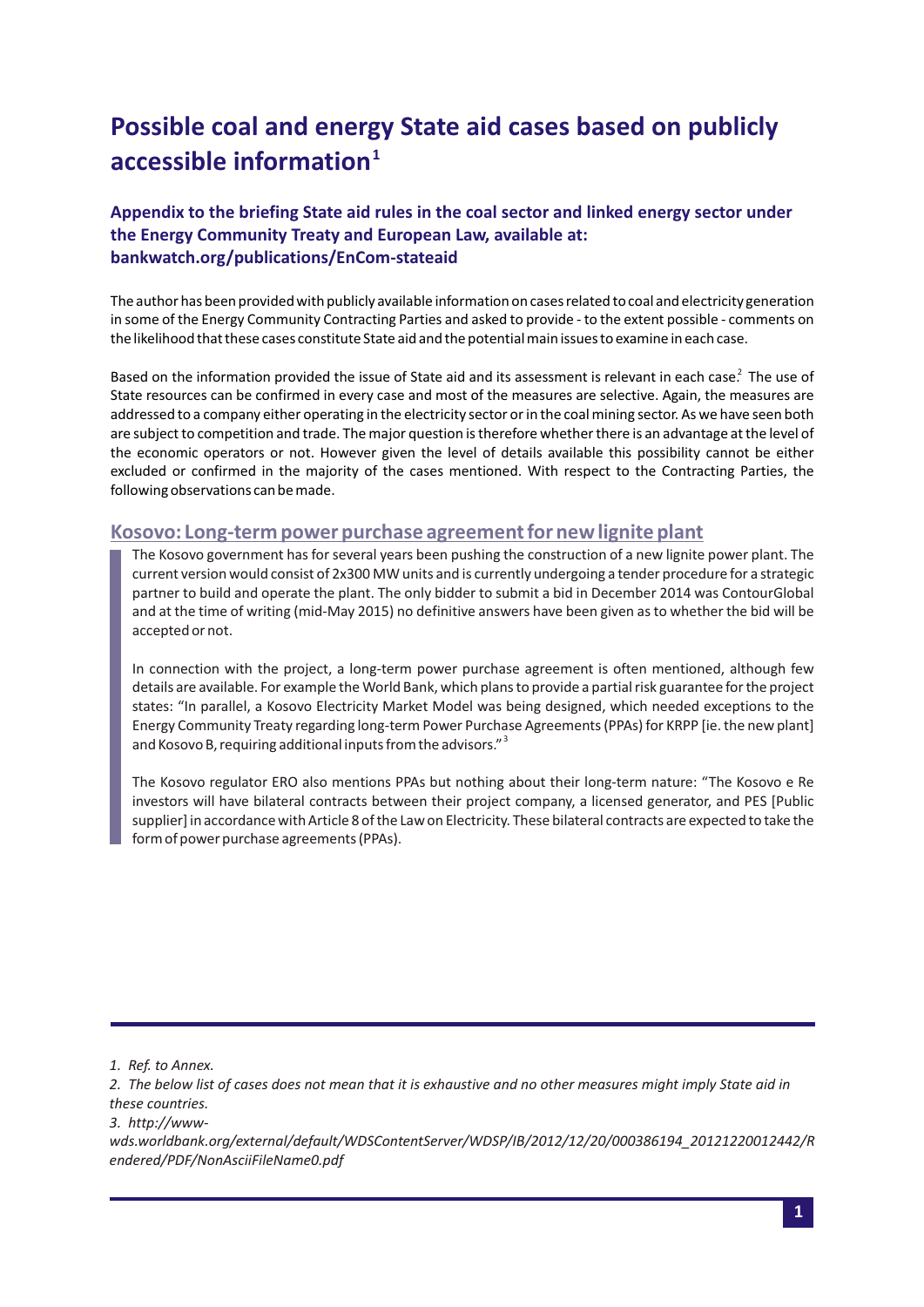Under each PPA, PES will purchase the capacity made available and, as dispatched, the energy delivered from the Kosovo B and the KRPP units, respectively." 4

Only from a presentation by Ms. Perparim Kabashi of the Energy Regulatory Office of Kosovo we can see that 20 years is the length of time being considered for the PPA.<sup>5</sup>

The issue of long-term power purchase agreements (PPA) was analysed beforehand and such PPAs explicitly raise the question of incompatibility with the State aid rules. Both the duration and the pricing and any related State collaterals or compensations will be most likely infringing State aid rules and would constitute operating aid. The only way not to grant incompatible aid is to have a framework agreement. Quantities and prices to be sold for the public buyer have to be defined each time based on current market price. Investors need to measure the capacities and demand on the market as well as future changes thereof and they should not take an investment decision based on PPAs but based on market reality.

#### **Serbia: Kostolac B power plant and mine**

The Kostolac B lignite power plant is currently undergoing environmental improvements, to be followed by the construction of an additional new unit, Kostolac B3 and expansion of the captive mine at Drmno. This process consists of two phases which are both being financed by the China Exim Bank.

On December 29, 2011 a contract was signed between the Government of the Republic of Serbia and Chinese Exim Bank, for USD 293 000 000 85% of the cost of the full project Phase 1 - envisaged for reconstruction of blocks B1 and B2 of TE-KO Kostolac, construction of a desulphurization system, building of a landing dock on the Danube and construction of railway infrastructure. In this contract, the Republic of Serbia is the borrower, responsible for paying back the loan amount, while TE-KO Kostolac, part of the stateowned electricity company Elektroprivreda Srbije (EPS) is named as the end-user of the funds.<sup>6</sup> Thus the state takes on all the responsibilities connected with paying back the loan.

On 17 December 2014, a loan agreement was signed by the Minister of Finance on behalf of the Government of Serbia and the China ExIm Bank for USD 608 260 000 for Phase 2 of the Kostolac power plant project,<sup>7</sup> which comprises the construction of unit 3 of the Kostolac B power plant and the expansion of the Drmno mine. This amount makes up 85% of the Engineering, Procurement and Construction signed with Chinese company CMEC in November 2013 to carry out the works. The Law on ratification of the loan agreement was passed by the Serbian parliament on 19 January 2015,<sup>8</sup> and the loan included in the 2015 Serbian budget. 9

In the 2015 state budget (Article 3) funds are reserved for a guarantee for commercial bank loans for the second phase of the Kostolac project, worth EUR 80 000 000. The description of the project is: JP Elektroprivreda Srbije Participation in the second phase of the TE-KO Kostolac project package (Construction of a new energy unit at the Drmno Kostolac B site phase II and expansion of the capacity of the mine). $^{10}$  It is not yet known which commercial bank loans are in question and whether the loan contracts have been signed.

- *4. http://ero-ks.org/Vendimet/English/2013/Kosovo\_Electricity\_Market\_Design\_final\_eng.pdf*
- *5. http://www.naruc.org/international/Documents/ERO%20Issues\_Commissioner%20Kabashi1.pdf*
- *6. The Law on the ratification of the contract is available at: http://www.istinomer.rs/wpcontent/uploads/2015/11/Prilog-1-Zakon-Garancija-za-kredit-I-faza.pdf*
- *7. http://www.parlament.gov.rs/upload/archive/files/lat/pdf/zakoni/2015/37-15%20lat.pdf*
- *8. Original: Zakon O Potvrđivanju Ugovora O Zajmu Za Kredit Za Povlašćenog Kupca Za Drugu Fazu Paket Projekta Kostolac - B Power Plant Project Između Vlade Republike Srbije, Koju Predstavlja Ministarstvo Finansija, Kao Zajmoprimca I Kineske Export Import Banke Kao Zajmodavca http://www.parlament.gov.rs/upload/archive/files/lat/pdf/zakoni/2015/37-15%20lat.pdf*
- *9. http://www.parlament.gov.rs/upload/archive/files/lat/pdf/zakoni/2014/4598-14.pdf*
- *10.Original: ЈП "Електропривреда Србије" Учешће за другу фазу пакета пројеката ТЕ -КО Костолац (Изградња новог енергетског блока на локацији Дрмно Костолац Б Фаза II и проширење капацитета рудника)http://www.parlament.gov.rs/upload/archive/files/lat/pdf/zakoni/2014/4598-14.pdf*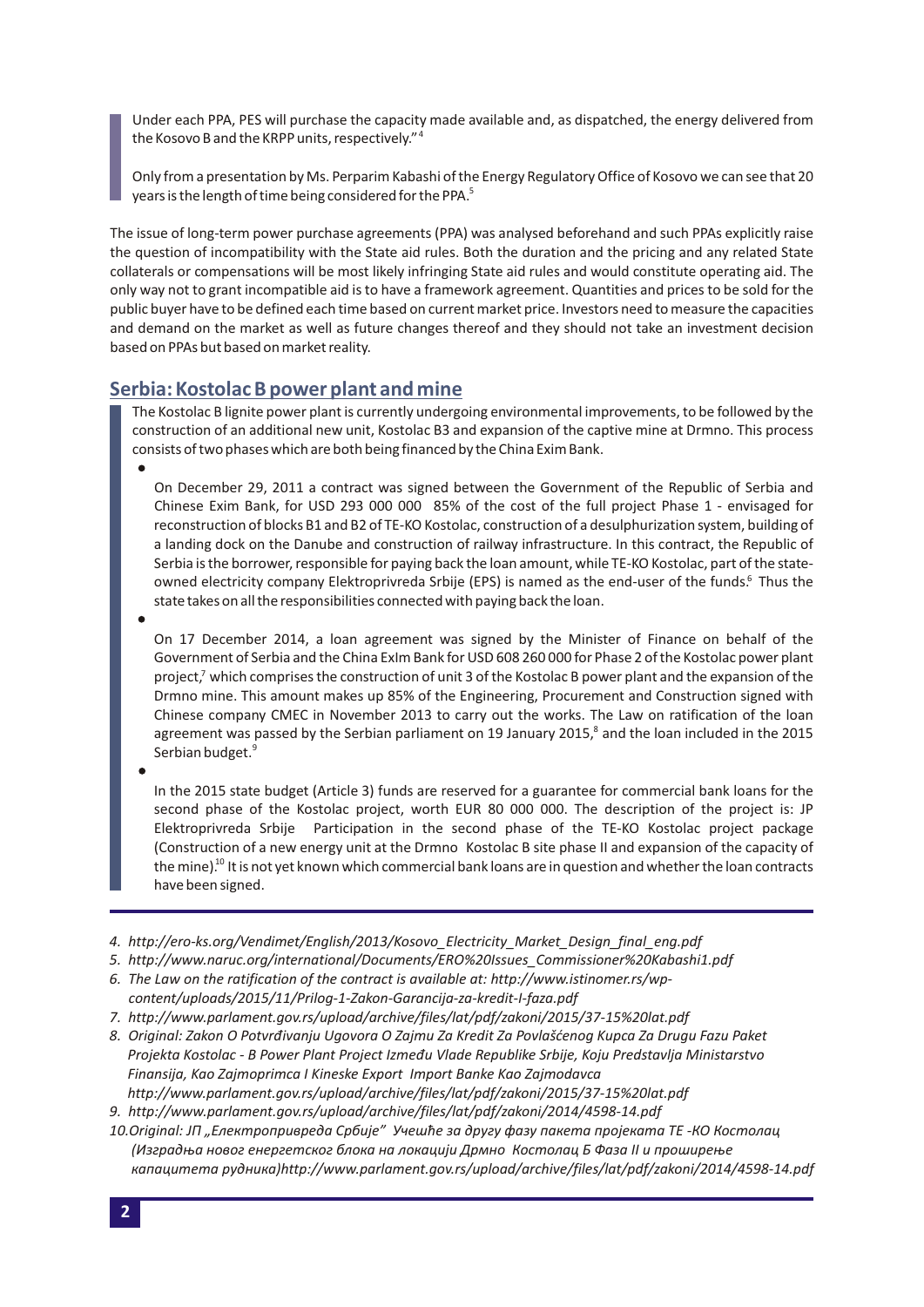Serbian NGO CRTA in early 2014 wrote a report on the first and second of these points (the loan agreement in the second point had not been signed at that time but it was planned, and money for it had been allocated in the 2014 Serbian budget). The report can be found in English here: http://bankwatch.org/sites/default/files/CRTAreport-Kostolac-subsidies-30Jun2014.pd

The measures listed in relation with the Kostolac B power plant raise the issue of State aid, but a definitive answer cannot be given. The involvement of the Chinese Exim Bank in itself does not indicate the use of State resources since China is not part of the EU or the Energy Community Treaty. However if the State is the other contracting party and receives the export credit to be used later for the upgrade and extension of the power plant, this changes the status of the measure.

The Serbian State then gains control over the amount of the export credits and with that they become State resources. It has to be noted that infrastructure and ports financing may also fall under State aid rules but they are out of the scope of the Energy Community Treaty. In general, infrastructure can be financed up to its funding gap under EU State aid rules.

As regards the power plant's environmental upgrade and extension with an additional 350 MW unit it has to be first examined, whether the project is viable and profitable under the market economy investor principle.

If the project creates enough revenues to cover costs, including depreciation, payments of the debts and profit above risk free return (normally the yield of State bonds with the tenure close to the project's lifecycle) weighted with the risks of the project, then one can argue the involvement of the State does not lead to advantage which cannot be obtained on the market. Any advantage coming from the Chinese Exim Bank should not be taken into account.

On the other hand, related to the state guarantees for the loans from commercial banks, a market price has to be paid for the State guarantees and the other conditions of the Commission's notice on State guarantees have to be met.

The same approach applies to the extension of the coal mine. For the two economic activities profitability has to be assessed together since the coal mined in the extended mine would be used in the power plant and they form one economic entity. All decisions of the State are interlinked and interdependent.

Therefore by applying the market economy investor principle, the financial exposure in all the measures and the expected return have to be assessed. The desulphurization system in itself may be eligible for environmental aid and its costs if they can be separated.

The main question here is whether the Energy Community acquis requires such a system. If yes, the project can be eligible only to the extent (costs) which it goes beyond these requirements (e.g. ensuring even lower emissions).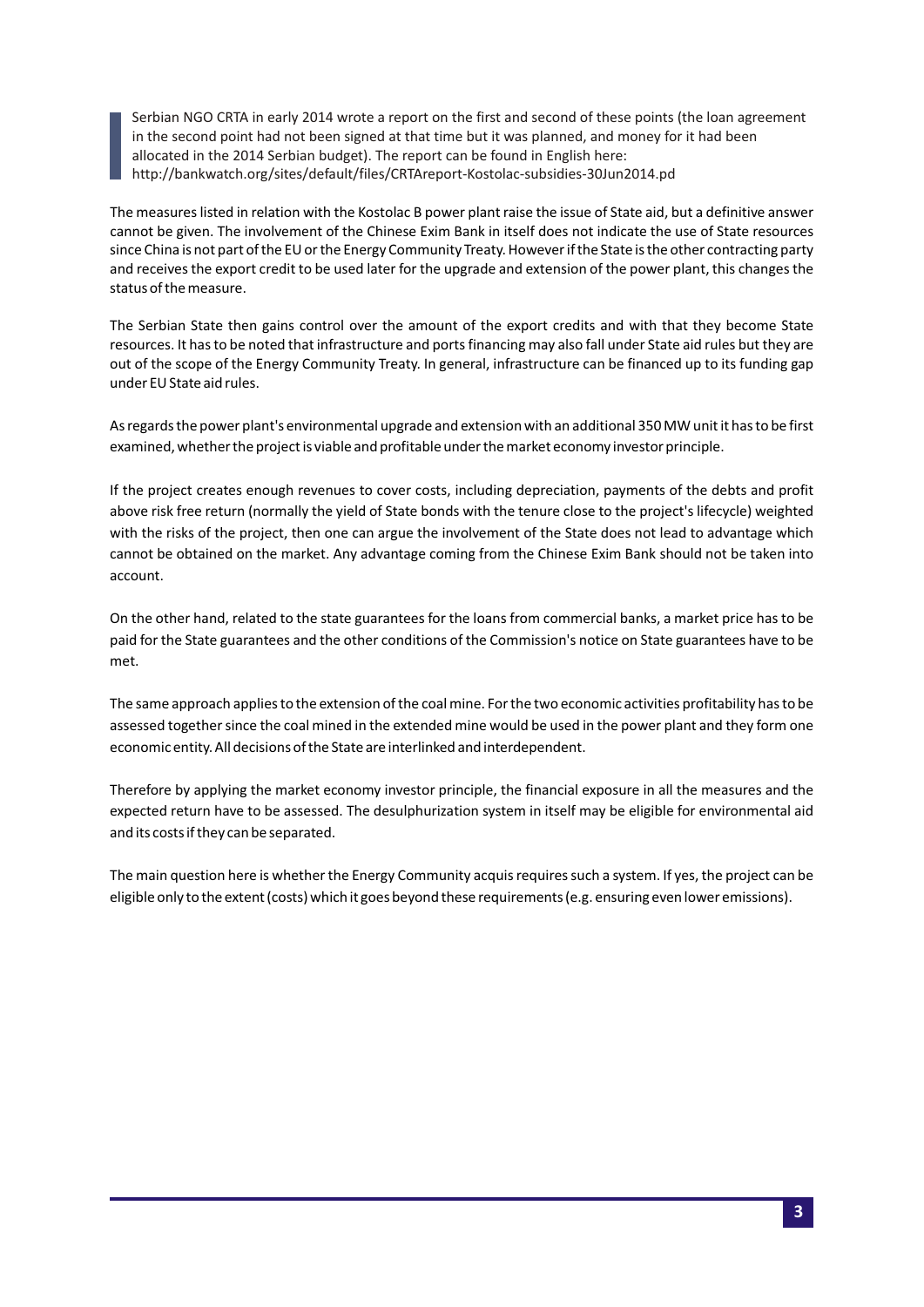# **Serbia: Kolubara mining basin**

In 2013 Serbian NGO CRTA undertook research on support by the Republic of Serbia to Public Enterprise Elektroprivreda Srbije (EPS) for the construction of the thermal power plant Kolubara B and to its subsidiary company Kolubara Mining Basin. 11

State guarantee for an EBRD loan of EUR 52 million for the Project "EPS Power II", which includes the purchase of a coal excavator, conveyor and spreader system for the Tamnava West field. Apart from a FOI (freedom of information) response from the Ministry of Energy, no detailed information on the award procedure for this guarantee and on its terms and conditions was made available.

2. State guarantee for KfW loan of amount of 25 million euro and direct grant of 9 million euro for the Project "Procurement of the ECS System". Apart from a FOI (freedom of information) Response of the Ministry of Energy, no detailed information on the award procedure for this guarantee and on its terms and conditions was made available.

3. State guarantee for the EBRD loan worth 80 million euro for the Kolubara Environmental Improvement project related, among other things, to the procurement of the specific equipment including excavator, conveyor, spreader system and power supply for Field "C" of the Kolubara lignite coal mining basin. The Guarantee Agreement between the Republic of Serbia and the European Bank for Reconstruction and Development was concluded on July 28, 2011 (Official Gazette 8/2011).

The Republic of Serbia unconditionally guaranteed, as primary obligor the due and punctual payment of any and all sums due under the Loan Agreement. Moreover, the Republic of Serbia undertook to take measures to provide EPS with adequate support to perform all of its obligations under the Loan Agreement in support of the successful realisation of the Project whenever there is reasonable cause to believe that the funds available to EPS would be inadequate to meet the estimated expenditures required for the carrying out of the Project. The agreement covers the entire loan, however it is not clear whether EPS paid any fee to the Serbian government for the service of providing the guarantee.

4. State guarantee for KfW loan of amount of 65 million euro and direct grant of 9 million euro for the same project named "Improving exploitation technology in Kolubara for increased efficiency of thermal power plants and reducing environmental impact". The Act on Ratification of Loan Agreement between the Republic of Serbia and the German Development Bank KfW was dated on December 24, 2012 (Official Gazette 121/2012). The Republic of Serbia undertook the obligation to settle the debt of the Public company "Electric Power Industry of Serbia" Belgrade (EPS) in the amount of 74 million euros, which includes the loan in the amount of 65 million euros and financial contributions (grants funds) in the amount of 9 million euros. The agreement covers the entire loan, however it is not clear whether EPS paid any fee to the Serbian government for the service of providing the guarantee.

5. Transfer of property (land and buildings) to support the construction of the Kolubara B thermal power plant. According to the Amendment to the EPS Establishment Act, dated on May 31, 2009, the Government of the Republic of Serbia transferred to EPS the ownership of the property (land and buildings) needed for the implementation of the Kolubara B project. The value of the property (land and buildings) transferred, according to present market prices, is RSD 1.4 billion (12.7 million euro, as per exchange rate on 18 November 2013). The property in question was transferred to EPS by the Government of Serbia's Decision on the Amendments to the Decision on the establishment of the public enterprise for production, distribution and trade of electricity (Official Gazette No 54/2010).

*11. http://www.istinomer.rs/teme/da-li-je-drzavna-pomoc-eps-u-u-interesu-gradana/*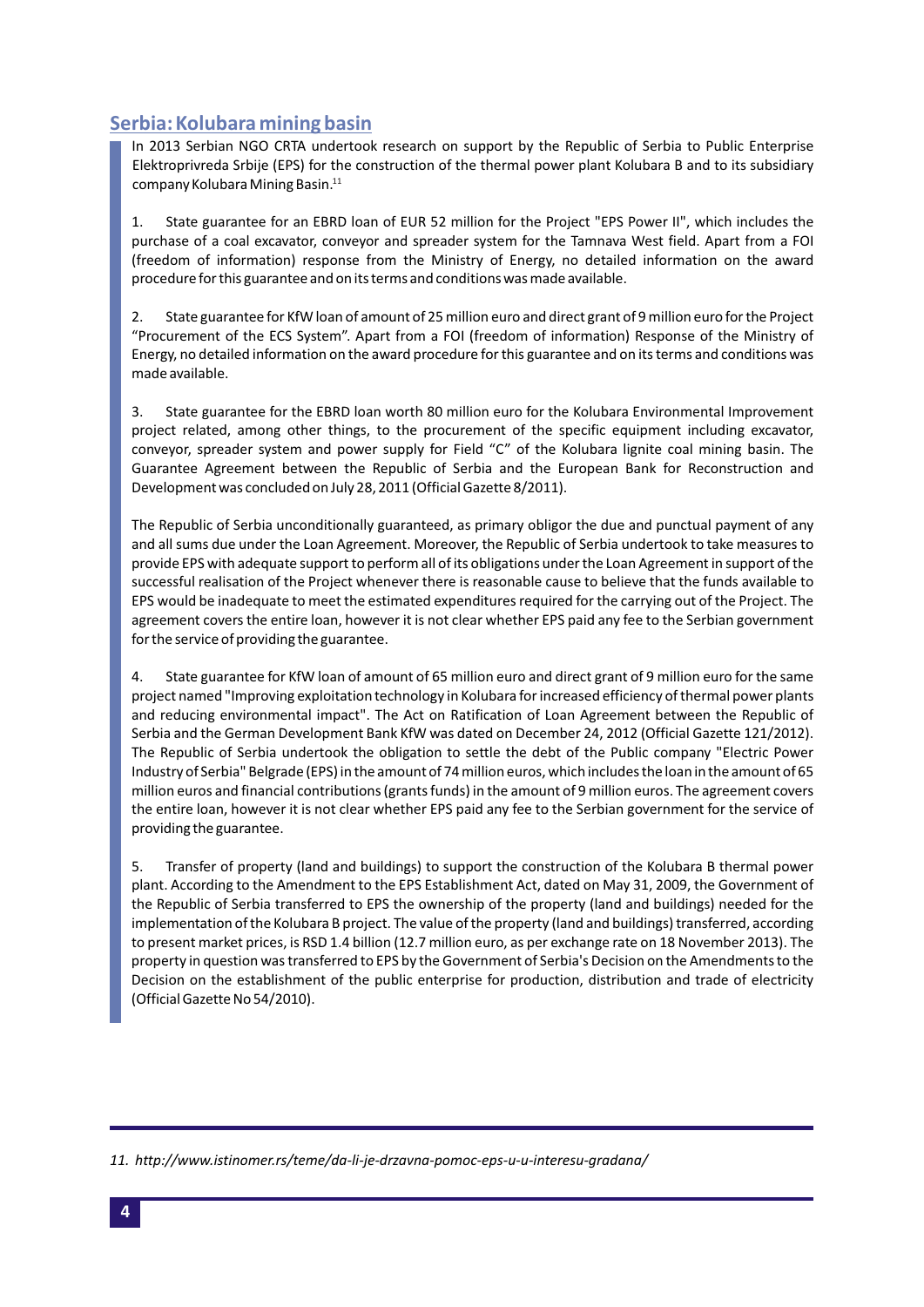All three guarantees mentioned in relation to Kolubara Mining Basin might have State aid implications. The key point is the coverage of the guarantees, which cannot be higher than 80%. The transfer of land can be in line with State aid rules in two ways (assuming that the value of the land is above the de minimis threshold). First, the market economy investor principle may be fulfilled if the price of the land is a profitable investment from the State's side. In this case again all State measures have to be assessed together since their aim is common and they are linked. Second, EPS may pay a market price for the land. This is not mentioned in the background materials. If land has been granted for free or below market price this advantage has also to be taken into account during the market economy investor assessment.

### **Montenegro: Value-added tax exemptions**

On 17th February the Montenegrin Parliament ratified a new Law on amendments and supplements to the Law on Value Added Tax (Zakon o izmjenama i dopunama Zakona o porezu na odatu vrijednost). $^{12}$ 

The Law seeks to add to the list of items on which zero percent VAT is paid (Article 25) the following:

"In Article 25 paragraph 1 after point 10, a new point is added which states:

"10a) supply of products and goods for the construction and equipping of hospitality facilities in the category of five star or higher, or energy production facilities;

After point 12 a new point is added which states:

"12a) supply of products, or services, which are carried out in line with a contract on a credit or loan concluded between Montenegro and international financial institutions, or other states or third parties in which Montenegro appears as guarantor, if it is foreseen in the contract that tax costs will not be paid from the money obtained."

(The existing point 10 states: products and services which are used for exploration of oil bores in the open sea. The existing point 12 states: supply of products or services when it is foreseen with international agreements, or contracts on donations, that tax costs will not be paid with the money obtained).

This amendment raises several questions:

- Is such an exemption in line with EU Directive 2006/112/EC $^{\text{13}}$  on the common system of value added tax?
- In the case of loans from international financial institutions or other governments or third parties, does freeing the project from VAT and customs fees not provide support for a company or project that its competitors may not have?

In the case of large infrastructure projects, it might be argued that if there was an open tender for a particular project, competition was assured through this process. However competition was only assured within that particular project. The project as a whole still benefited from as well as a government guarantee, which may or may not be in line with state aid rules exemption from VAT, and competing projects may not have done. In certain cases there may be no competing projects, for example in the situation of a road from A-B where there is no competing railway, or in the case of communal water infrastructure where it is clear that everyone will use the same infrastructure. But in other cases, such as electricity generation facilities, there are competing facilities and companies and VAT exemptions give an unfair advantage to one facility over another.

*<sup>12.</sup> http://www.skupstina.me/index.php/me/sjednice-skupstine/item/3382-sednica-prvog-vanrednogzasijedanja-u-2015-godini-deveti-dan* 

*<sup>13.</sup> Consolidated version with amendments available at http://eur-lex.europa.eu/legalcontent/en/TXT/?qid=1424717846509&uri=CELEX:02006L0112-20150101*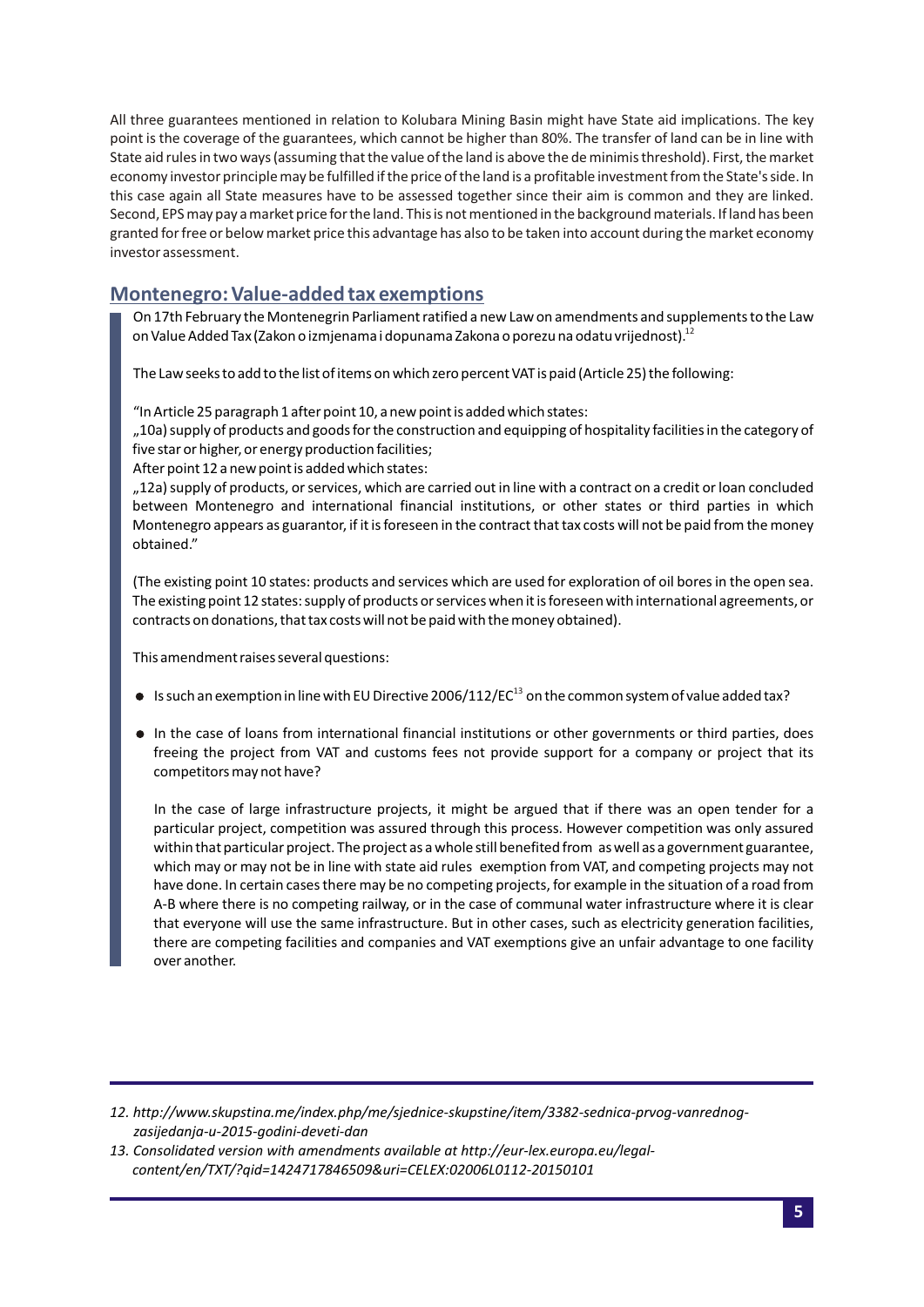Further, it has several times been the case in Montenegro that the government has undertaken large infrastructure projects without a tender by signing interstate agreements with foreign governments. During the past few years, Montenegro has made use of Article 3 in its Law on Public Procurement (Montenegro Official Gazette, no. 42/11, 15.08.2011) allowing it to bypass tender procedures in cases where intergovernmental agreements are signed regarding a certain project.

Article 3 of the law states:

This law is not applicable to: ….

procurement which is carried out under special rules on the basis of international agreements or contracts between Montenegro and one or more states for a project which the contracting parties will carry out or jointly use;

Examples of occasions when no tender has been carried out but intergovernmental agreements have been signed for projects are for the Italy-Montenegro undersea electricity cable, and the 2014 agreement with China regarding the Bar-Boljare motorway.<sup>14</sup> It is further intended to use this system for the Pljevlja II lignite power plant, for which a selection procedure is currently going on.<sup>15</sup>

If equipment for electrical energy generation is exempt from customs fees and VAT, even if Montenegro is not yet obliged to apply EU VAT legislation, does this provide an advantage for Montenegrin electricity production which its neighbours do not have?

The issue of VAT measures and State aid is not well explored in the EU jurisprudence. The reason is mainly that EU law has harmonised the base and approximated the rates of most of indirect taxes including VAT. Therefore Member States are not allowed to make exemptions which are not permitted in the first place under the EU VAT Directive in force.

Based on the limited case law available it seems that granting VAT $^{16}$  advantages to certain sectors is likely to be State aid in so far as a reduced rate is not authorised by the Commission.

This is a crucial issue since even under the current EU VAT Directive Member States may apply lower or preferential rates for certain products or services and this has not been questioned by the Commission.

With respect to exemptions from environmental taxes of large energy production facilities here the rules of the EEAG or the GBER can be applied if renewables or energy infrastructure costs are part of the project. Power plants generating electricity just from coal however cannot receive State aid under the EEAG or the GBER.

*<sup>14.</sup> Zakon o potvrđivanju Sporazuma između Vlade Crne Gore i Vlade Narodne Republike Kine o unapređenju saradnje u izgradnji infrastrukture "Službeni list Crne Gore - Međunarodni ugovori, broj 8/2013", 22.10.2013. http://www.sluzbeni l ist.me/PravniAktDetalji.aspx ? tag={BDD0EFBD-180C-4A30-9240- 8DA40E21143C}Zakon o autoputu Bar Boljare "Službeni list Crne Gore, broj 52/2014", 16.12.2014. http://www.sluzbenilist.me/PravniAktDetalji.aspx?tag={35AE72ED-429E-4726-B9B9-7FA4D39DC32F}*

*<sup>15.</sup> While several companies submitted offers, the Government admits that this is not a tender process and lays out its plans in the documents on the Realisation of Energy Projects and Information on Pljevlja II at. http://www.gov.me/sjednice\_vlade/27 and http://www.gov.me/sjednice\_vlade/28 respectively.*

*<sup>16.</sup> Case C-172/03 Heiser [2005] ECR I-1627, and case C-308/01 GIL Insurance [2004] ECR I-4777.*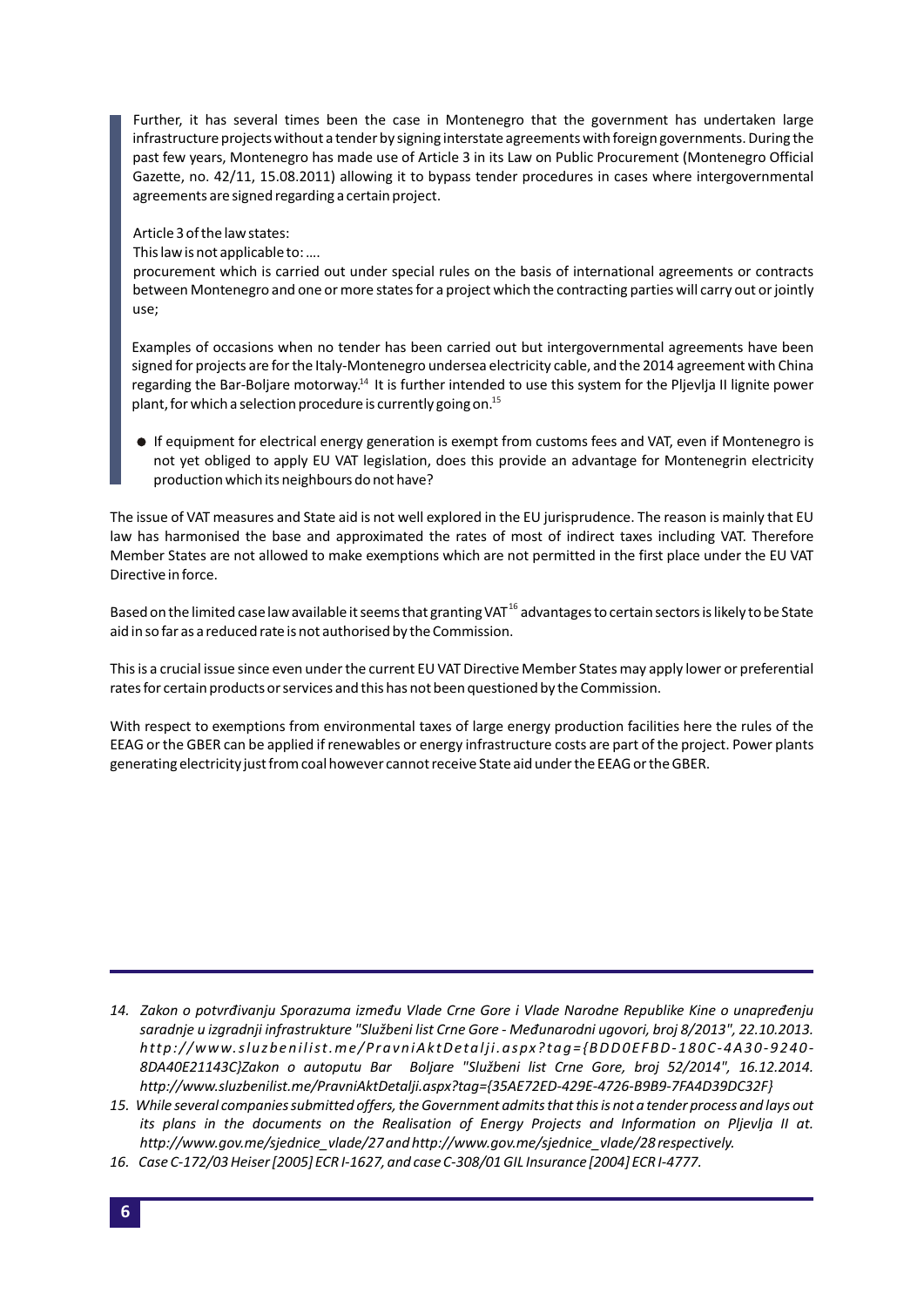#### **Bosnia and Herzegovina: Coal mines**

**Law on financial consolidation of coal mines in the Federation of BiH according to calculated but not paid public income in the period 2009-2015 (Official Gazette 81/08, 109/12 and 5/14)** 17

This law seeks to clear unpaid debts for social contributions from various coal mines in the Federation of BiH. It is supplemented every year by separate decisions on the allocations of funds for this purpose either in the FBiH budget or a separate Decision.<sup>18</sup> In 2012 the law was amended to reduce the amounts of assistance given to the mines in 2014 and 2015.

State Aid Council of BiH reports are available online for 2011, 2012, and 2013. In the 2011 report, no state aid is reported for coal mining in either of BiH's Entities.<sup>19</sup> In the 2012 report for FBiH EUR 14 316 172 in state aid is listed, $^{20}$  which corresponds to the 28 million KM allocated by the law for that year. For 2013, EUR 14 384 685 is listed. $^{21}$  Once the end of 2015 comes it is unclear whether more assistance is planned or not.

Financial consolidation of coal mines including clearing of unpaid public debts can be done since the adoption of Council Regulation 787/2010/EU only with the aim of the definitive closing of an uncompetitive mine. Rules on restructuring aid do not apply to the coal sector. The measure seems to be clearly financed from the general budget and by a State act. As the information does not refer to rescheduling and later repayment but to clearing of public debts the application of the market economy creditor principle<sup>22</sup> is unlikely to be a realistic option. The measure seems to confer selective advantage to the undertakings concerned.

- *20. http://www.szdp.gov.ba/izvjestaji/drzavnapomoc2012.pdf 21. http://www.szdp.gov.ba/izvjestaji/drzavnapomoc2013.pdf*
- *22. Following the logic of the market economy investor principle the EU institutions apply the "market creditor principle" to cases where public debts are rescheduled. In these cases the State's activity is measured against the expected behaviour of a hypothetical private debtor. The main question in these procedures is whether the rescheduling of the public debt is the economically best solution for the State. Is it possible and is it reliable to claim back the amount due and interest due with the rescheduling by taking into account the collaterals, the amount of the debt, the financial status of the undertaking and the costs of the liquidation as well as the probability of success.*

*<sup>17.</sup> Zakon o finansijskoj konsolidaciji rudnika uglja u Federaciji Bosne i Hercegovine http://www.fbihvlada.gov.ba/bosanski/zakoni/2008/zakoni/34bos.htm Amendments at: Http://www.parlamentfbih.gov.ba/dom\_naroda/bos/parlament/propisi/usvojeni\_p/Zakon\_konsol\_rudnika\_ uglja.pdf and http://www.fbihvlada.gov.ba/bosanski/zakoni/2014/zakoni/1.html*

*<sup>18. 2009: 28 000 000</sup> KM http://www.fbihvlada.gov.ba/bosanski/budzet/2009/4-Plan\_rashoda.pdf 2010: 28 000 000 KM http://www.fmf.gov.ba/budzet-2010/izmjene\_i\_dopune/Plan%20rash.ek.kod%20hr.pdf 2011: 28 000 000 KM http://www.fmf.gov.ba/budzet-2012/budzet%20hr/Plan%20rash.ek.kod.pdf 2012: 28 000 000 KM http://www.fmf.gov.ba/budzet-2012/budzet%20hr/Plan%20rash.ek.kod.pdf 2013: 28 000 000 KM http://www.fbihvlada.gov.ba/bosanski/budzet/2013/Rashodi1-bos-srp.pdf 2014: 20 000 000 KM http://www.fbihvlada.gov.ba/bosanski/zakoni/2014/odluke/227.html 2015: 20 000 000 KM foreseen: http://parlamentfbih.gov.ba/dom\_naroda/bos/parlament/propisi/El\_materijali/Dokument%20okvirnog%2 0Budzeta%202015-2017.pdf 19. http://www.szdp.gov.ba/izvjestaji/drzavnapomoc2011.pdf*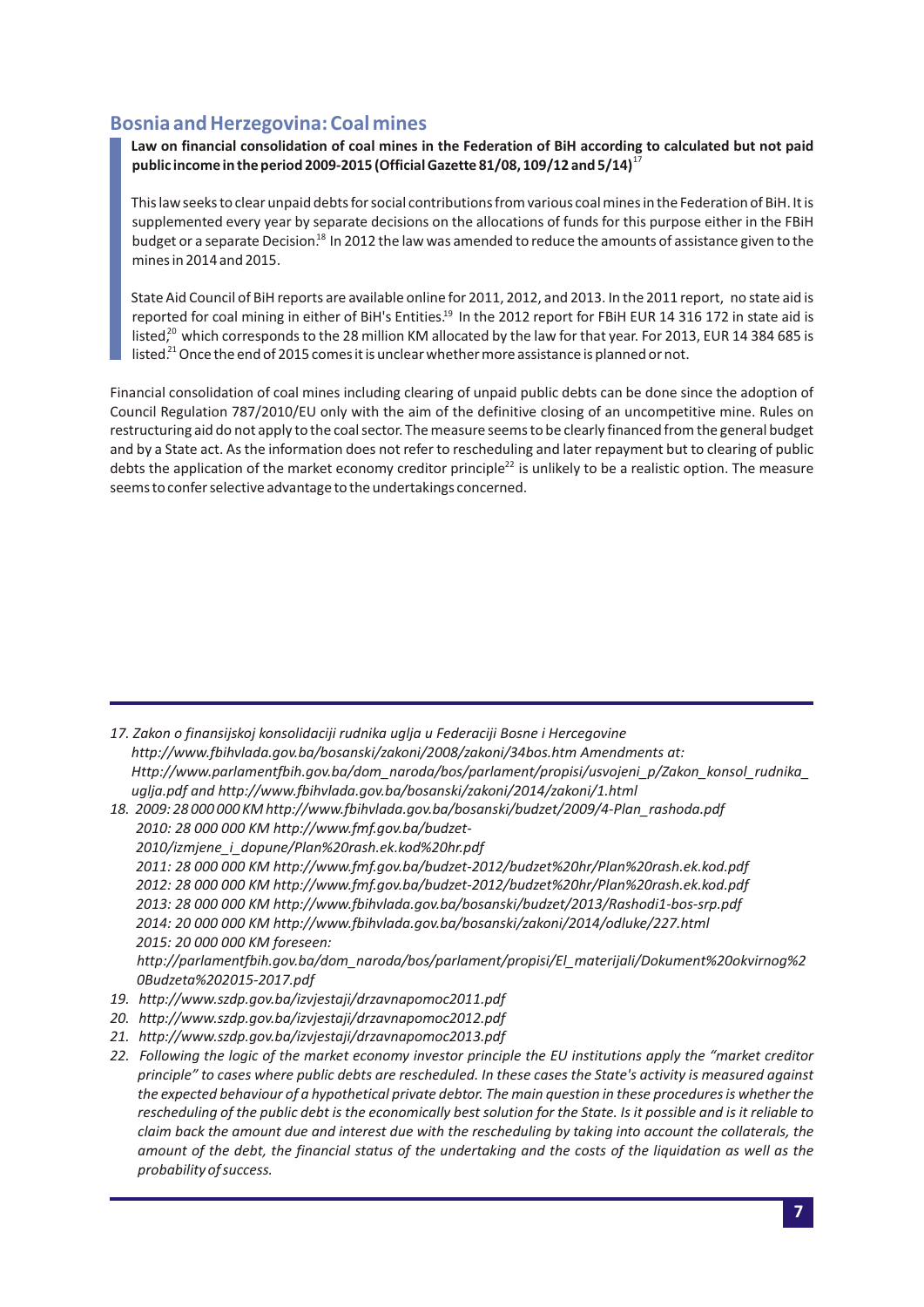## **Bosnia and Hezegovina: Construction of new coal power plants**

In the Federation of BiH two coal power plants each with several units (Tuzla, Kakanj) are currently in operation and three new units are planned (Tuzla 7, Kakanj 8 and Banovići). Of these, Tuzla 7 and Banovići are progressing more visibly than Kakanj 8. In both cases certain measures are planned that may or may not qualify as state aid.

#### **Tuzla 7**, 450 MW lignite power plant

In July 2014 the parliament of the Federation of BiH published a paper on the progress with the project prepared by project promoter JP Elektroprivreda Bosne i Hercegovine.<sup>23</sup> The paper provided some basic details about the project and the offers that had been received during the tender. In April 2014 when the final offers were due, only the Gezhouba consortium submitted an offer. Gezhouba offered two options, of which one involving a Preferred Buyer's Credit, at a cost of EUR 785.7 million, was considered economically viable by EPBiH. The plan is that the China ExIm Bank will provide a loan of EUR 667 802 500 (85% of the Engineering, Procurement and Construction (EPC) contract of EUR 785 650 000). $^{24}$  Little is known about where the other 15% of the financing will come from as it is said in the EPBiH document that it will come from the company's own resources.<sup>25</sup> The EPC contract was signed with Gezhouba in late August 2014,<sup>26</sup> while a Memorandum of Understanding was signed between the Federation of BiH entity and ExIm Bank at a China-CEE summit in December 2014. 27

Two issues arise from the EPBiH document which may raise state aid issues:

- Possible state guarantee for the planned loan from the China ExIm bank by the government of the Federation of BiH entity. No information is given about whether EPBiH will have to pay for the guarantee or what percentage of the loan would be guaranteed. The parts of the document which explicitly mention a sub-sovereign guarantee are:
- p.9: "The government will consider ensuring a guarantee for the financing of the project. The necessary guarantee will be considered when the financial structure of the project is defined". $^{28}$
- p.16: Guarantee for the payment of the loan: Sub-sovereign guarantee of the Government of the Federation of BiH or sub-sovereign borrowing plus mortgage on unit 7, escrow account for income from PPA<sup>29</sup> and guarantee by JP Elektroprivreda BiH d.d. - Sarajevo.<sup>30</sup>
	- The prices of the EPC contract on p.18 and 33 of the document are quoted without Value-Added Tax ("bez PDV-a"). No further information confirming whether the project is to be exempted from VAT is available so far. However BiH's Law on Value-Added Tax (Official Gazette of BiH, 09/05, amended by 35/05 and 100/08) Part 4 on exemption from VAT does not list energy generation facilities among the activities that may be exempted from VAT.
- *23. http://predstavnickidom-pfbih.gov.ba/upload/file/sjednice/31\_sjednica/28.pdf*
- *24. http://www.fbihvlada.gov.ba/bosanski/aktuelno.php?akt\_id=4483*
- *25. http://predstavnickidom-pfbih.gov.ba/upload/file/sjednice/31\_sjednica/28.pdf, p.16*
- *26. http://www.cggc.cc/2014-09/10/content\_18574821.htm*
- *27. Http://www.elektroprivreda.ba/novost/14802/memorandum-of-understanding-on-funding-the-projectblock-7*
- *28. Original: Vlada će razmotriti obezbijeđivanje garancija za finansiranje projekta. Potrebne garancije će biti razmatrane kada se definiše finasijsko [sic] strukturiranje projekta.*
- *29. Confusingly, the document uses 'PPA' to describe "Project Partnership Agreement" as well as "Power Purchase Agreement". The context here would seem more likely to indicate "Power Purchase Agreement", however there is little information about whether a long-term power purchase agreement is planned. It is mentioned as one of a list of possibilities for the project model on p. 10: "Concluding a financial structure without forming a joint venture company by securing Project financing through a Long-Term Power Purchase Agreement, in which the partner secures a guarantee for the Project finance and prices in the LT PPA which enable it, and JP Elektroprivreda BiH d.d. - Sarajevo independently builds and uses the facility." However in the conclusions on p. 39 it appears more likely that Gezhouba will be an EPC contractor supplying equipment and securing project financing. This is in line with other coal power plants in southeast Europe financed and potentially financed by China ExIm Bank and China Development Bank.*
- *30. Original: Garancija otplate kredite: Sub-suverena garancija Vlade Federacije BiH ili Sub-suverene pozajmnice plus hipoteka na blok 7, založni račun (escrow) za prihod od PPA i garancija JP Elektroprivreda BiH d.d. - Sarajevo*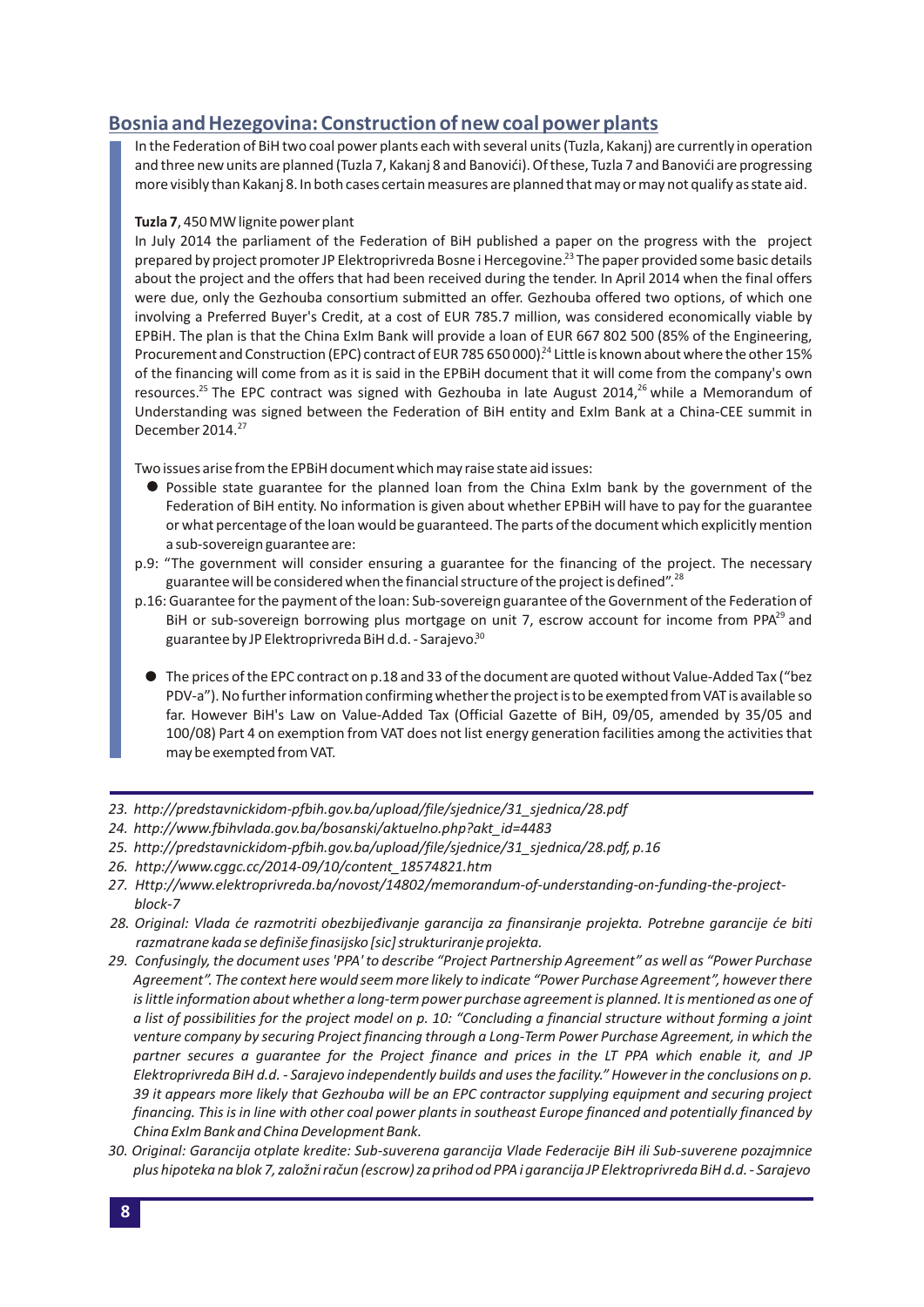Some financial services are exempt from VAT (Article 25), $31$  so there may be some elements of the EPC contract which are not subject to VAT, but these should be relatively minor compared to the overall size of the contract. VAT in BiH is set at 17% so if this was applied to the whole cost of construction of unit 7 (EUR 785 650 000), the value of the exemption would be EUR 133 560 500.

#### **Banovići**power plant 300 MW

The tender procedure for the Banovići brown coal power plant near Tuzla is still ongoing. 11 offers were submitted in the pre-qualification round in 2014 and in July the FBiH parliament discussed the project. No conclusions from the discussion were published by the Parliament but the Banovići Mine Company published a statement on its website saying that the Parliament had approved the continuation of activities on developing the power plant and that the conclusions had obliged the Ministry of Finance to deliver a bank guarantee to the Mine Company in the following few days.<sup>32</sup> Due to the fact that the EPC contractor and therefore the financier of the project has not been chosen, we assume this formulation refers rather to an indicative letter from the Government rather than a final guarantee contract. The Parliament conclusions have not been published so far.

Public measures related to the building of coal fuelled power plants can be in line with State aid rules, if 1. the market economy investor principle is fulfilled, namely the guarantee is on market terms based on the Commission's relevant notice, or if 2. the power plant will be subject to SGEI obligation to use indigenous coal under the Electricity Directive. Granting regional aid is also in theory open, but compliance is hard to achieve. Possible VAT exemptions might also lead to State aid. As regards the Banovići project, it must be stressed that any non-market based measure granted during the tender and not being part of the tender documentation is flawing the competition for the project and granting selective advantage to the bidder selected based on different conditions.

#### **Ukraine: Cross-subsidies**

Ukraine's electricity market is strictly regulated by the National Commission for State Energy and Public Utilities Regulation, which defines tariffs for different types of generation utilities and sets prices for consumers. The system is based on a common whole-sale price of electricity for all regions (which are serviced by respective network operators Oblenergos), with no account paid to differences in cost of network infrastructure maintenance and regional economic specifics (high or low demand, condition of local utilities).

Prices for population and industries are set nation-wide, creating a structural imbalance by artificially high prices for industry and businesses and low prices for population. The system is plagued with cross-subsidies between different types of consumers (industry is subsidizing population) and different types of utilities (nuclear is subsidizing coal-fired generation and CHP, hydropower was also doing so until recently).

The "Wholesale electricity market" or Energorynok is a central administrative body responsible for financial transactions. Oblenergos are regional network operators (each for every Oblast), of which several are already privatized and others are on sale. They are responsible for electricity distribution (which they buy from Energorynok), network maintenance, connection for new users and utilities.

DTEK and all other generation utilities (including CPP and RES) sell electricity to "Wholesale electricity market" at regulated prices. Energoatom, public operator of nuclear plants gets only 0.42 UAH/kWh while coal power plants are getting 0.93 UAH/kWh.<sup>33</sup>

Running costs for coal plants are indeed normally higher than for nuclear power, but in Ukraine the difference is much higher than "normal" due to state and regulatory capture, which occurred along with privatization of public energy utilities.

- *31. http://www.uino.gov.ba/download/Dokumenti/Dokumenti/bos/Porezi/PDV/Zakon\_o\_PDV.pdf*
- *32. http://rmub.ba/parlament-fbih-dao-saglasnost-za-nastavak-aktivnosti-na-izgradnji-te-banovici/ Original formulation: "Ministarstvo finansija FBiH je obavezno po zaključku Vlade FBiH da u narednim danima dostavi rudniku Banovići bankovnu garanciju."*
- *33. Energorynok official data for April 2015 http://www.er.gov.ua/doc.php?f=3106*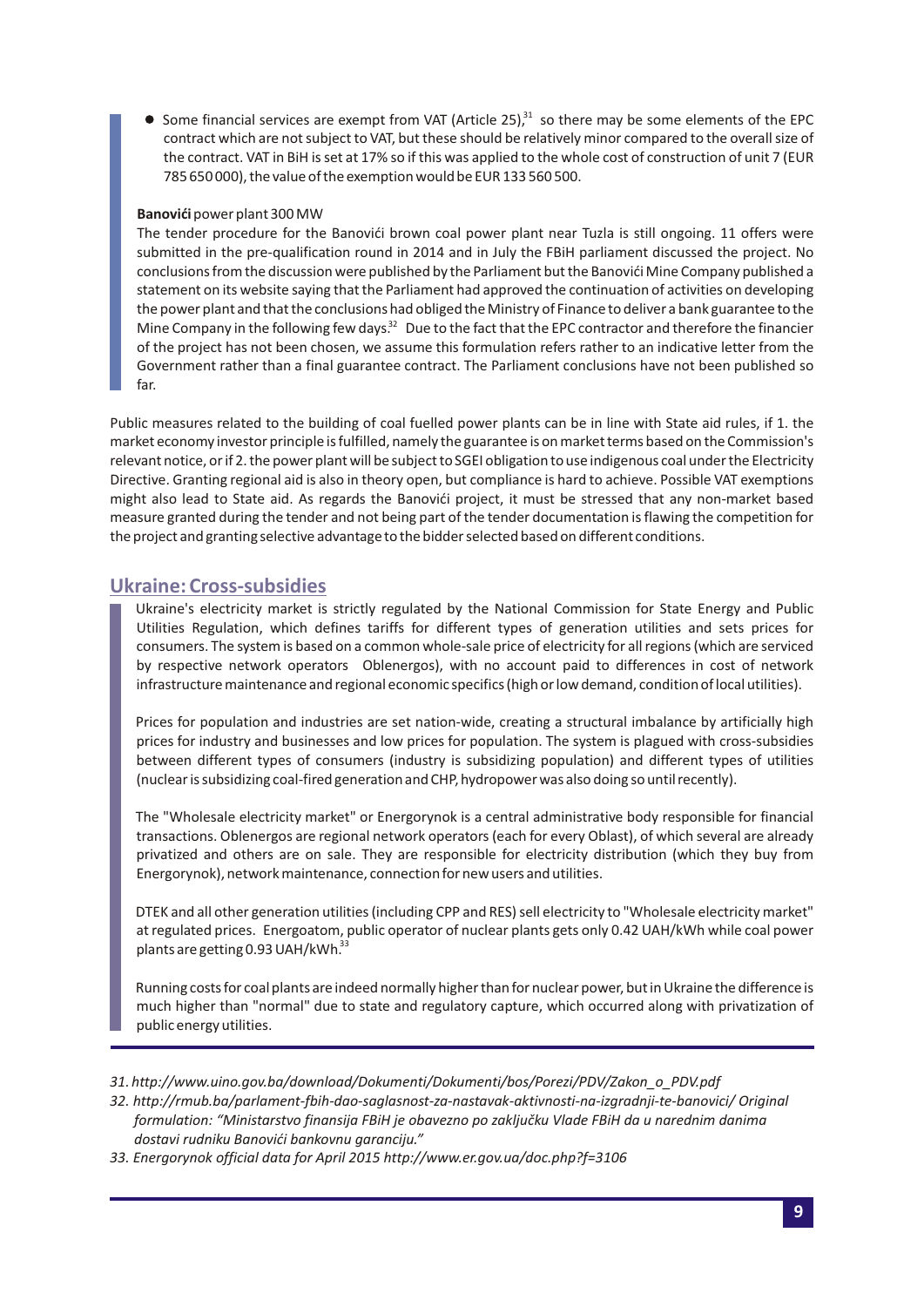Now the dominant company DTEK owned by Rinat Akhmetov is losing its influence, as DTEK has not been granted permission to import electricity from Russia and the tariff for thermal power plants at the beginning of the year was reduced by  $10\%^{34}$ 

Compared to other countries' running costs for coal generation, Ukraine's are relatively low, which is possible for DTEK due to integrated mining (they buy their own coal), cheap workforce, no operating cost for de-SOx and de-NOx pollution control equipment. On the other hand, the current tariff for nuclear does not even cover all the running costs (not to mention decommissioning and proper waste management) and Energoatom has a constant lack of financing.



Figure 1: Ukraine's wholesale electricity market structure<sup>35</sup>

#### **Ukraine: Electricity exports**

Since 2010 DTEK has held a monopoly on electricity exports from Ukraine. But when exporting DTEK is officially not supplying electricity from its own TPPs, it buys electricity from "Wholesale electricity market" and re-sells it. Energorynok is selling electricity for Oblenergos and for exporters (DTEK) at the same regulated price which changes every few weeks. This is even the case for Burshtyn Island, where Burshtyn TPP, owned by DTEK, is producing more than 90% of electricity.

From 28 March 2012 to 1 January 2015 DTEK was buying electricity from state enterprise "Wholesale electricity market" at the same price as Oblenergos and re-selling it for CEE countries (Hungary, Romania, Slovakia and Poland) at much higher prices through its Dutch-registered entities. DTEK was buying electricity at an averaged price (subsidized by hydro and nuclear) and re-selling it in CEE as coal-based + interest increase. Exceptionally favourable conditions existed for DTEK before 2014 due to the political influence of Akhmetov. Due to the special organization of the energy "market," for each kWh of exported electricity DTEK was getting a structural margin on the difference between the tariff for TPPs and the wholesale electricity price.

Since 1 January 2015 the price for exporters has been increased by adding to the "wholesale price" subsidy certificates, which are intended for additional coverage for the imbalance caused by low prices for the population. The amount of subsidy certificates (representing virtual money) is defined manually by the National Commission for State Energy and Public Utilities Regulation. The same scheme worked before March 2012.

*34. The Insider: "Webs of Hryhoryshyn and Akhmetov" http://www.theinsider.ua/business/gosudarstvennye- Seti-grigorishina-i-akhmetova/*

*35. Ukraine's energy sector overview https://imepower.wordpress.com/sector-overview/*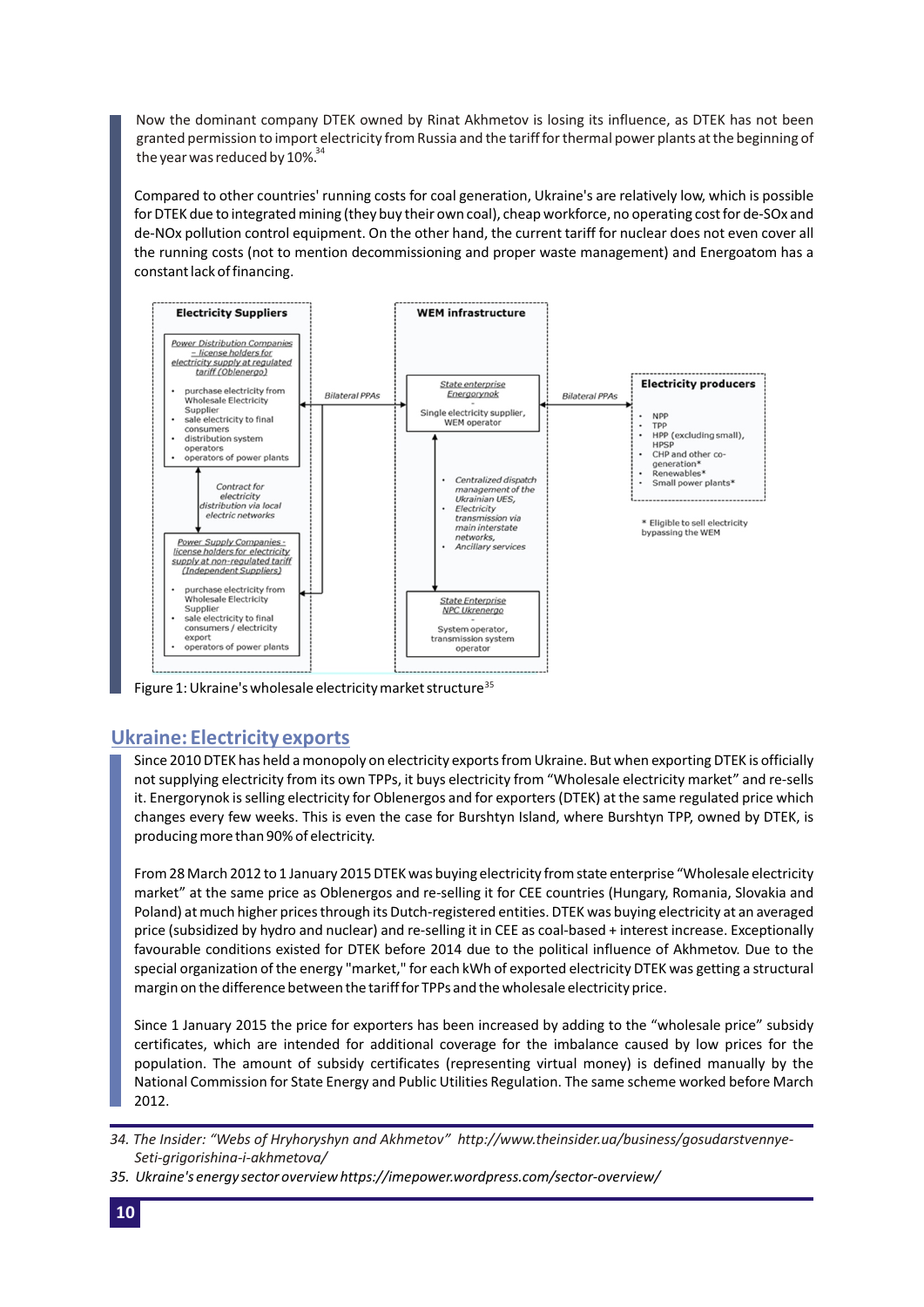As a result, electricity export prices have increased, making DTEK less competitive as a supplier in the CEE region. Currently DTEK's monopoly on electricity exports and overall dominant position is being challenged by rivals and new governmental policies.

The system described can be identified as takeover of electricity with price differentiation between the source of energy used. Setting a regulated price for the population is allowed under the Electricity Directive, but not for undertakings. In addition, prices paid by the wholesale buyer should not discriminate between energy sources.

Furthermore this is State aid, if compensated by State resources or if it leads to losses on the part of the State owned wholesaler. The current rules under the EEAG and the GBER do not allow the purchasing of electricity from renewables or low carbon technologies at a fixed price but just any top-up above the market price.

Based on the information provided, it seems that the Ukrainian electricity regulation does not follow the relevant EU rules and financing of the costs of the carbon-intensive technologies from less carbon-intensive sources is against the environmental objectives. It can only be compatible if it is linked to an SGEI obligation to use domestic coal up to 15% of the country's demand as in the cases summarised in previous sections.

Again, based on the information provided, DTEK's margin earned on the exports of electricity does not seem to constitute State aid as no State resources are involved. This might fall into the category of regulatory act without the involvement of State resources. It has to be added, however, that under the EU Electricity Directive the crossborder supply has to be sold on tender for the highest bidder. In the absence of tender the State may forego revenues, which might lead to the granting of indirect State aid.